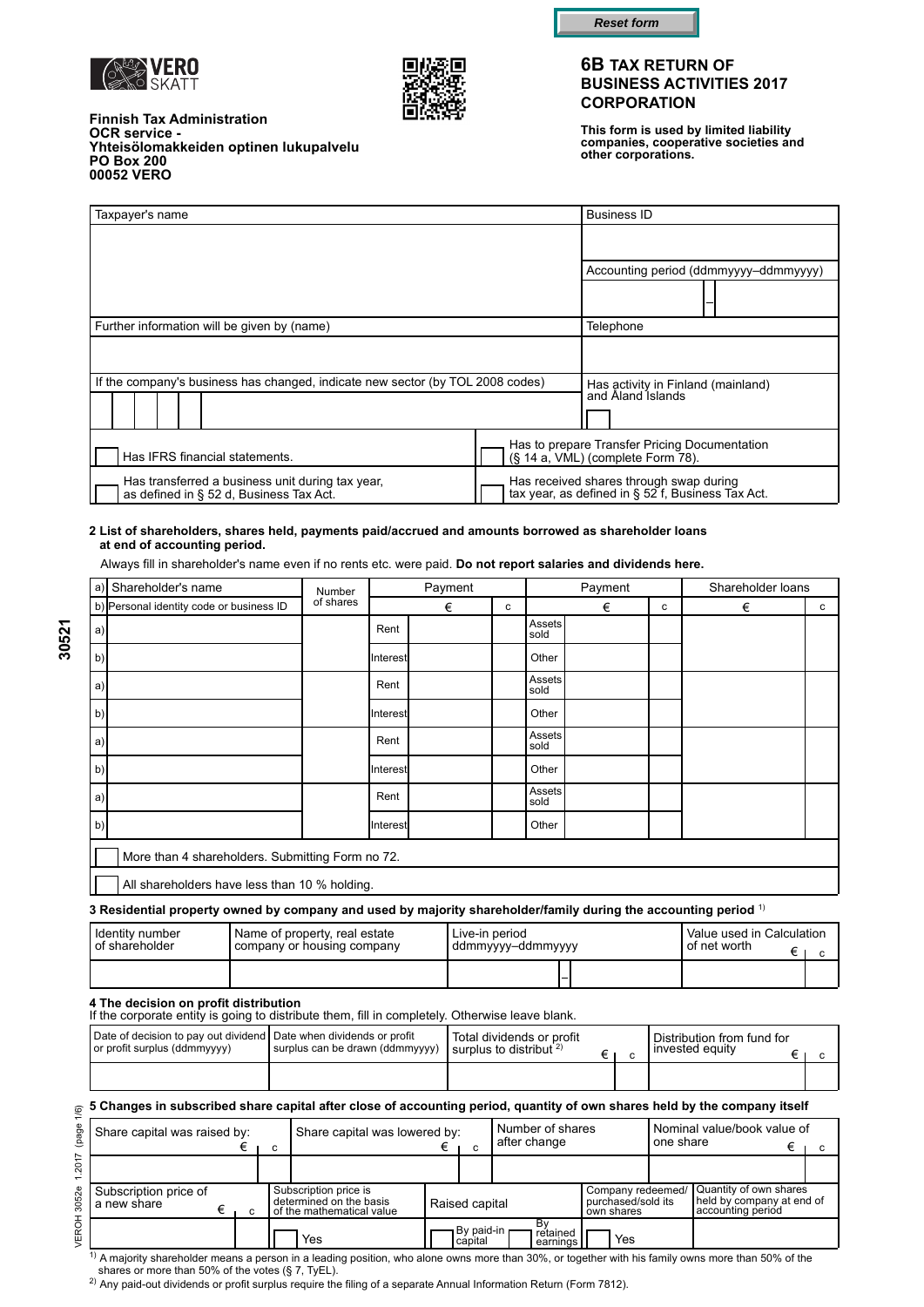



Business ID

| <b>Calculation of taxable income</b>                        | Accounting | Tax accounting |   |   |
|-------------------------------------------------------------|------------|----------------|---|---|
| <b>6 Business income</b>                                    | €          | c              | € | c |
| 1 Net sales                                                 |            |                |   |   |
| 2 Own consumption of goods/services produced                |            |                |   |   |
| 3 Other operating income                                    |            |                |   |   |
| Capital gains for selling shares included in fixed assets   |            |                |   |   |
|                                                             |            |                |   |   |
|                                                             |            |                |   |   |
|                                                             |            |                |   |   |
| Other revenues from sideline business                       |            |                |   |   |
| 4 Financial income                                          |            |                |   |   |
|                                                             |            |                |   |   |
|                                                             |            |                |   |   |
|                                                             |            |                |   |   |
|                                                             |            |                |   |   |
|                                                             |            |                |   |   |
|                                                             |            |                |   |   |
|                                                             |            |                |   |   |
| Other financial revenues                                    |            |                |   |   |
|                                                             |            |                |   |   |
| Taxable portion (§ 5a, Business Tax Act)                    |            |                |   |   |
| 6 Group subsidy received (Form 65)                          |            |                |   |   |
|                                                             |            |                |   |   |
| Taxable portion $(\S 43$ and $\S 47$ , Business Tax Act)    |            |                |   |   |
| 8 Shares of profits in Controlled Foreign Company (Form 74) |            |                |   |   |
| 9 Other taxable revenues (not included in P/L)              |            |                |   |   |
| <b>10 TAXABLE BUSINESS INCOME, TOTAL</b>                    |            |                |   |   |
|                                                             |            |                |   |   |
| 11 Refunds of taxes                                         |            |                |   |   |
| 12 Cinema support received (§ 6.1.5, Business Tax Act)      |            |                |   |   |
| 13 Other tax-exempt revenues of the P/L                     |            |                |   |   |

**30522**

VEROH 3052e 1.2017 (page 2/6) VEROH 3052e 1.2017 (page 2/6)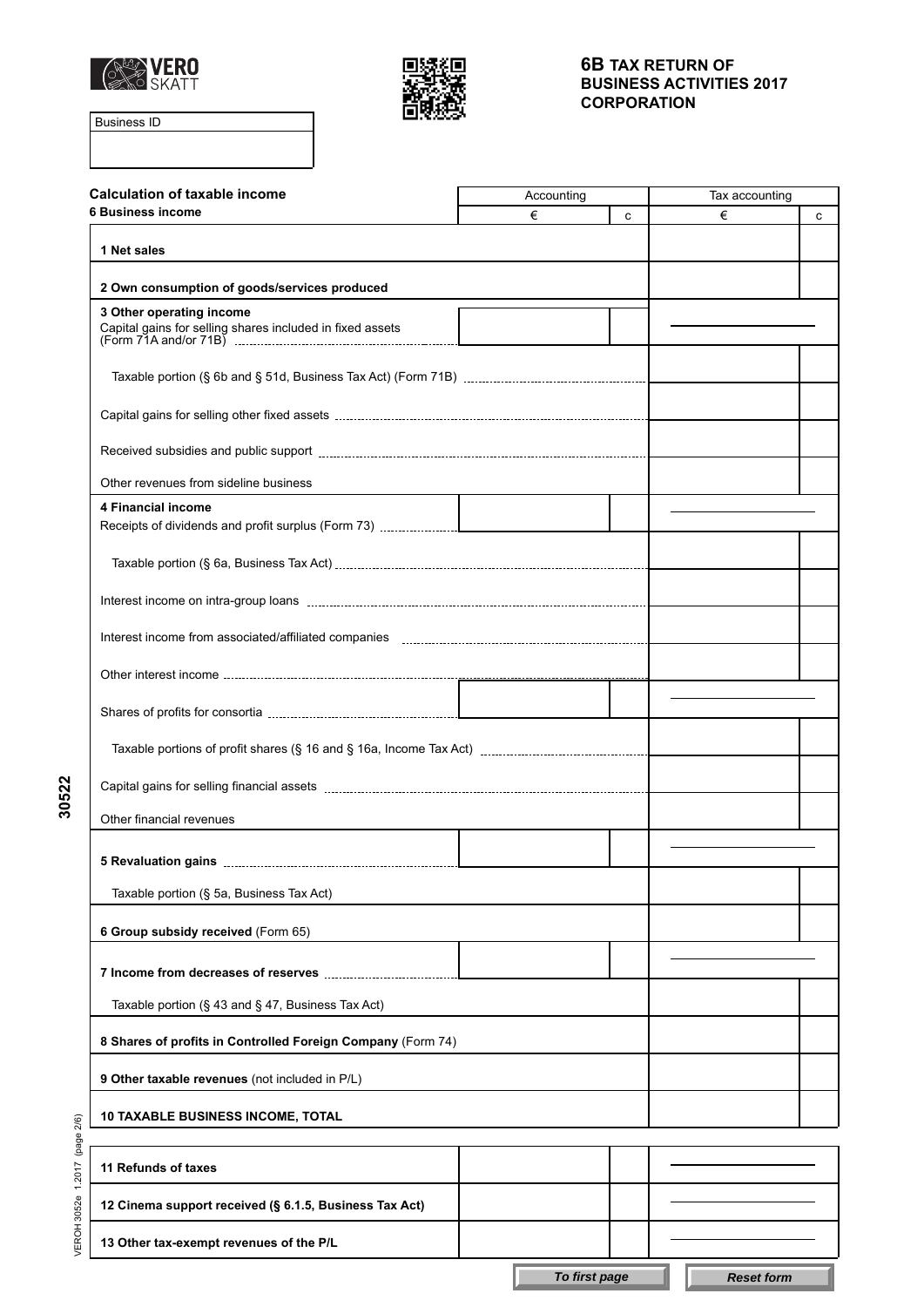



Business ID

**30523**

| <b>Calculation of taxable income</b>                                              | Accounting | Tax accounting |   |   |
|-----------------------------------------------------------------------------------|------------|----------------|---|---|
| <b>7 Business costs</b>                                                           | €          | C              | € | с |
| 1 Raw materials and services                                                      |            |                |   |   |
| <b>External services</b>                                                          |            |                |   |   |
| 2 Staff expenses                                                                  |            |                |   |   |
|                                                                                   |            |                |   |   |
|                                                                                   |            |                |   |   |
| Other staff expenses                                                              |            |                |   |   |
| 3 Depreciation and reduction in value of fixed assets                             |            |                |   |   |
|                                                                                   |            |                |   |   |
| Deductible portion (§ 24, § 30 to § 34, § 36 to § 41, Business Tax Act) (Form 62) |            |                |   |   |
|                                                                                   |            |                |   |   |
|                                                                                   |            |                |   |   |
| Deductible portion (§ 42, Business Tax Act)                                       |            |                |   |   |
| 4 Other operating costs                                                           |            |                |   |   |
|                                                                                   |            |                |   |   |
|                                                                                   |            |                |   |   |
|                                                                                   |            |                |   |   |
|                                                                                   |            |                |   |   |
| Capital losses for selling securities / fixed assets                              |            |                |   |   |
|                                                                                   |            |                |   |   |
|                                                                                   |            |                |   |   |
|                                                                                   |            |                |   |   |
|                                                                                   |            |                |   |   |
|                                                                                   |            |                |   |   |
| Non-deductible costs                                                              |            |                |   |   |
|                                                                                   |            |                |   |   |
|                                                                                   |            |                |   |   |
|                                                                                   |            |                |   |   |
|                                                                                   |            |                |   |   |
| (page 3/6)                                                                        |            |                |   |   |
| 1.2017<br>Reduction in value of shares included in fixed assets                   |            |                |   |   |
| VEROH 3052e                                                                       |            |                |   |   |
| Other non-deductible costs                                                        |            |                |   |   |

**To first page Reset form**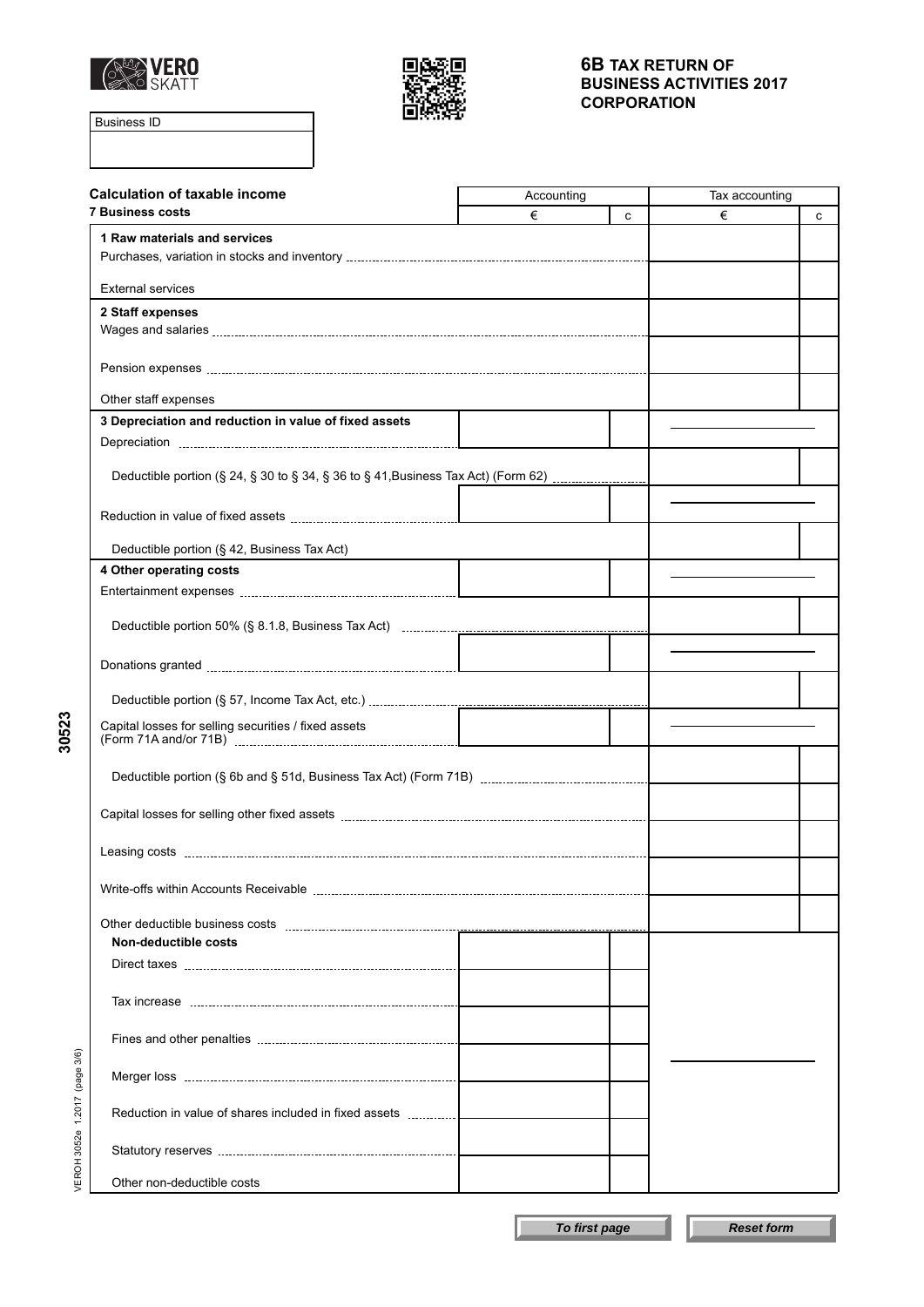



Business ID

| <b>Calculation of taxable income</b>                           | Accounting |   | Tax accounting |   |
|----------------------------------------------------------------|------------|---|----------------|---|
| <b>7 Business costs</b>                                        | €          | C | €              | C |
| <b>5 Financial expenses</b>                                    |            |   |                |   |
|                                                                |            |   |                |   |
|                                                                |            |   |                |   |
|                                                                |            |   |                |   |
|                                                                |            |   |                |   |
| Group support and write-offs of Acc Receivable                 |            |   |                |   |
| Losses of other financial assets and final reductions in value |            |   |                |   |
|                                                                |            |   |                |   |
|                                                                |            |   |                |   |
| Other financial expenses                                       |            |   |                |   |
| 6 Tax-deductible repayment of surplus by a cooperative         |            |   |                |   |
| 7 Group subsidy paid out (Form 65)                             |            |   |                |   |
|                                                                |            |   |                |   |
|                                                                |            |   |                |   |
| Deductible portion (§ 43 and § 47, Business Tax Act)           |            |   |                |   |
| 9 Other deductible costs (not included in P/L)                 |            |   |                |   |
| <b>10 TAX-DEDUCTIBLE BUSINESS COSTS, TOTAL</b>                 |            |   |                |   |

### **8 Taxable profits / Tax-deductible losses**

If the corporate taxpayer has receipts of income from an agricultural source, file Form 7M. If the corporate taxpayer has receipts of income from a personal source, file Form 7A.

| l PROFIT                               | ⌒<br>ີ | <b>LOSS</b>                             |  |
|----------------------------------------|--------|-----------------------------------------|--|
|                                        |        | Amounts not taken<br>into consideration |  |
| <b>Profit from business activities</b> |        | Loss from business activities           |  |

**30524**

**To first page Reset form**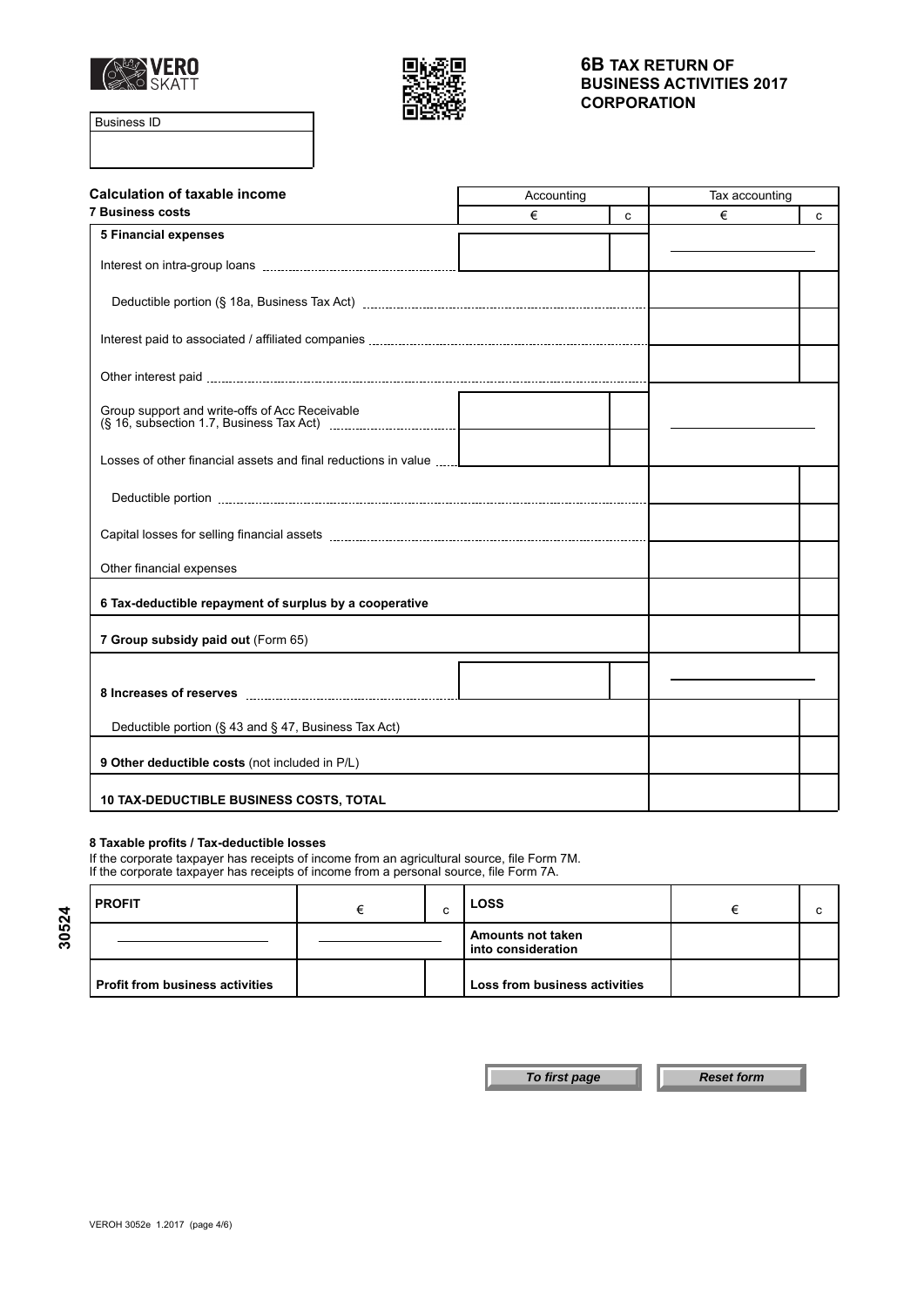



Business ID

| <b>Calculation of net worth</b>                                    |            | <b>10 Liabilities</b>                                                     |                               |
|--------------------------------------------------------------------|------------|---------------------------------------------------------------------------|-------------------------------|
| 9 Assets                                                           | $\in$<br>C |                                                                           | €<br>C                        |
| Fixed assets and other non-current<br>investment                   |            |                                                                           |                               |
| Other non-current investments                                      |            |                                                                           |                               |
| Real estate, buildings and                                         |            | Loans from financial institutions                                         |                               |
|                                                                    |            |                                                                           |                               |
|                                                                    |            | Amounts owed to companies                                                 |                               |
| Securities included in fixed assets                                |            | Amounts owed to associated /                                              |                               |
| Receivables from companies                                         |            | Amounts owed to shareholders                                              |                               |
| Receivables from associated /                                      |            | Accruals and Deferred income  [                                           |                               |
| Other non-current receivables                                      |            |                                                                           |                               |
|                                                                    |            | Advances received, short term                                             |                               |
| Fixed and non-currents assets, total                               |            |                                                                           |                               |
| <b>Current assets</b>                                              |            |                                                                           |                               |
| Raw materials and consumables                                      |            | Subordinated loans taken                                                  |                               |
|                                                                    |            | <b>LIABILITIES TOTAL</b>                                                  |                               |
|                                                                    |            | <b>Current liabilities total</b>                                          |                               |
|                                                                    |            | Non-current liabilities total                                             |                               |
| Real estate and buildings /                                        |            |                                                                           |                               |
| Securities included in current assets                              |            | <b>NET WORTH - POSITIVE</b>                                               |                               |
|                                                                    |            | <b>NET WORTH - NEGATIVE</b>                                               |                               |
| Current assets, total                                              |            | 11 Capital, Equity and Reserves                                           |                               |
| <b>Financial assets</b>                                            |            | <b>Restricted equity</b><br>Share capital / Coop capital                  |                               |
| Receivables from companies                                         |            |                                                                           |                               |
| Receivables from associated /                                      |            | <b>Unrestricted equity</b>                                                |                               |
|                                                                    |            |                                                                           |                               |
|                                                                    |            |                                                                           |                               |
| Other receivable                                                   |            |                                                                           |                               |
| Securities included in financial                                   |            |                                                                           |                               |
| Prepayments and Accrued income                                     |            |                                                                           |                               |
| Receivable from a<br>percentage-of-completion entry                |            |                                                                           |                               |
|                                                                    |            |                                                                           |                               |
|                                                                    |            |                                                                           |                               |
|                                                                    |            | Loss to be confirmed for carryover                                        |                               |
| Other financial assets <b>contained</b><br>Financial assets, total |            |                                                                           |                               |
| Other long-term investments                                        |            | Non-deductible expenses                                                   |                               |
| (Income Tax Act)                                                   |            | Other reconciliation between ac-<br>counting book profit / taxable profit |                               |
| Real property and buildings                                        |            | <b>CAPITAL, EQUITY AND</b>                                                |                               |
|                                                                    |            | <b>RESERVES TOTAL</b>                                                     |                               |
|                                                                    |            |                                                                           | VEROH 3052e 1.2017 (page 5/6) |
| Other assets enumerated<br>by Income Tax Act                       |            |                                                                           |                               |
| Other long-term investments<br>(Income Tax Act), total             |            |                                                                           |                               |
| <b>ASSETS TOTAL</b>                                                |            | To first page                                                             | <b>Reset form</b>             |

**30525**